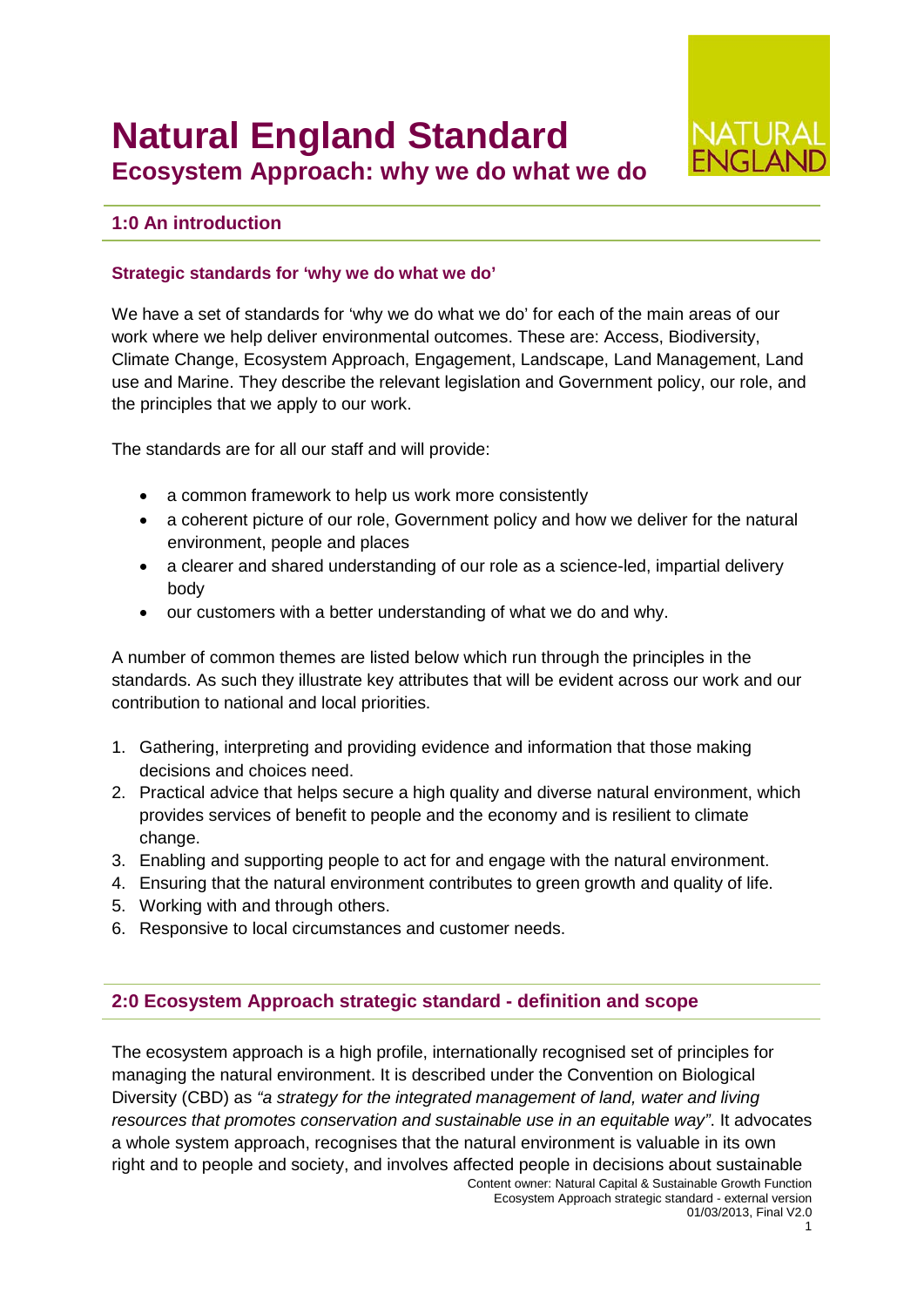management and use of ecosystems. Specifically the ecosystem approach:

- is a set of principles to follow; it is not a specific process or planning tool
- recognises that society and individuals benefit from the natural environment, these benefits are termed *ecosystem services*
- recognises that benefits come from a healthy natural environment which can only continue to provide those benefits if managed sustainably<sup>[1](#page-1-0)</sup>
- acknowledges that these benefits can be valued in both monetary and non-monetary terms to inform decision making
- seeks integrated management and decisions about the natural environment through considering the full range of ecosystem services provided and engaging people and their values in decisions
- enables delivery of different objectives to be combined and considered together, so synergies can be made and conflicts addressed
- can help us take a more integrated and holistic approach to planning and decision making.

The scope of the ecosystem approach is consequently broad, and this standard reflects the need to introduce it into all areas of our work and help others adopt it into different forms of planning and management that affect the natural environment.

# **3:0 Government policy and statutory context**

 $\overline{a}$ 

The ecosystem approach is the common theme uniting most of the ambitions, themes and specific commitments in the Government's Natural Environment White Paper (NEWP) for England, *[The Natural Choice: securing the value of nature.](http://www.defra.gov.uk/environment/natural/whitepaper/)* Key themes of the White Paper are protecting and enhancing the natural environment to deliver multiple benefits; enhancing local decision making; growing the green economy and reconnecting people and nature.

The 2011 England Biodiversity Strategy, *[Biodiversity 2020: A strategy for England's wildlife](http://www.defra.gov.uk/publications/2011/08/19/pb13583-biodiversity-strategy-2020/)  [and ecosystem services](http://www.defra.gov.uk/publications/2011/08/19/pb13583-biodiversity-strategy-2020/)* is a main mechanism for delivery of NEWP commitments and encourages the integration of biodiversity and ecosystem services in management of England's natural environment.

The National Planning Policy Framework (NPPF) published in 2012 encourages local planning decisions which recognise the wider benefits of ecosystem services.

The ecosystem approach was developed to support implementation of the CBD and countries are encouraged to adopt the approach as a way of meeting the aims of the convention (conserving biodiversity, sustainable use of ecosystems and equitable sharing of the benefits from genetic resources). The CBD has been influential in developing the ecosystem approach and in 2010 agreed the Aichi Targets which support its adoption and sustainable use of biodiversity.

<span id="page-1-0"></span>a helpful analogy is that of a bank account, one could theoretically live off the interest (benefits) indefinitely provided you were not drawing down the capital (natural environment)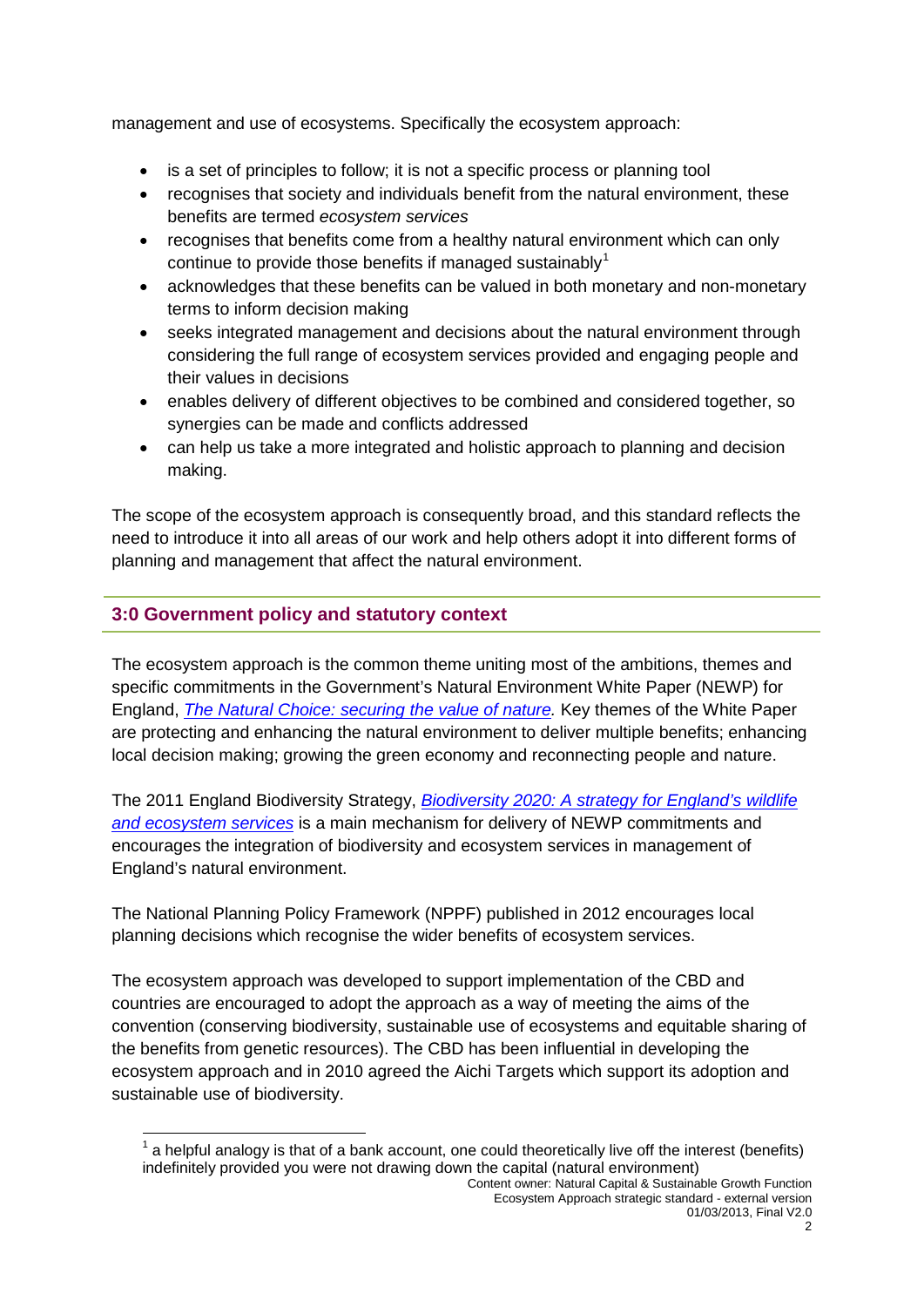Defra have embraced the ecosystem approach as a means of ensuring the environment and its value to society is reflected in decision making, and have also produced guidance which builds on the principles of the CBD. This is expressed as 6 principles:

- 1. **Taking a more holistic approach** to policy making and delivery, with the focus on maintaining healthy ecosystems and ecosystem services
- 2. Ensuring that the **value of ecosystem services** are fully reflected in decision making
- 3. Ensuring that **environmental limits are respected** in the context of sustainable development, taking into account ecosystem functioning
- 4. Taking **decisions at the appropriate spatial scale**, while recognising the cumulative impacts of decisions
- 5. Promoting **adaptive management** of the natural environment to respond to changing pressures, including climate change
- 6. Identifying and **involving all relevant stakeholders** in the decision and plan making

The publication of the Millennium Ecosystem Assessment in 2005 and the UK National Ecosystem Assessment in 2011 provided us with a snapshot of the state of global and UK ecosystems respectively. For the first time the health of ecosystems was assessed in terms of how they could support and enhance human lives. This evidence base is likely to inform a number of policy areas into the future, including food and water security, flood risk and natural hazard management, international development, and health.

# **4:0 Natural England's role**

Adopting and promoting the ecosystem approach is central to Government policy and to delivering our statutory purpose of ensuring that 'the natural environment is conserved, enhanced and managed for the benefit of present and future generations'. Natural England has an important role in helping to determine what these benefits are, who depends on them, and safeguarding the natural systems that supply them. It is therefore important that we play a leading role in working with partners to implement this approach and apply it in all we do.

This means that we will use the ecosystem approach to:

- Help local communities and partnerships identify the existing and potential benefits their local area provides as the basis for setting objectives and priorities for their local environment
- Identify the appropriate scale for planning to take account of ecological, hydrological and geomorphological processes that determine the flow of benefits and ensure that interactions neighbouring or connected ecosystems are taken into account
- Work with local communities and partners to develop integrated plans that reflect local, national and global benefits
- Ensure that plans for the natural environment are resilient and can adapt to future changes including changes in climate
- Shape delivery through our levers of regulation, advice and incentives such as agrienvironment schemes.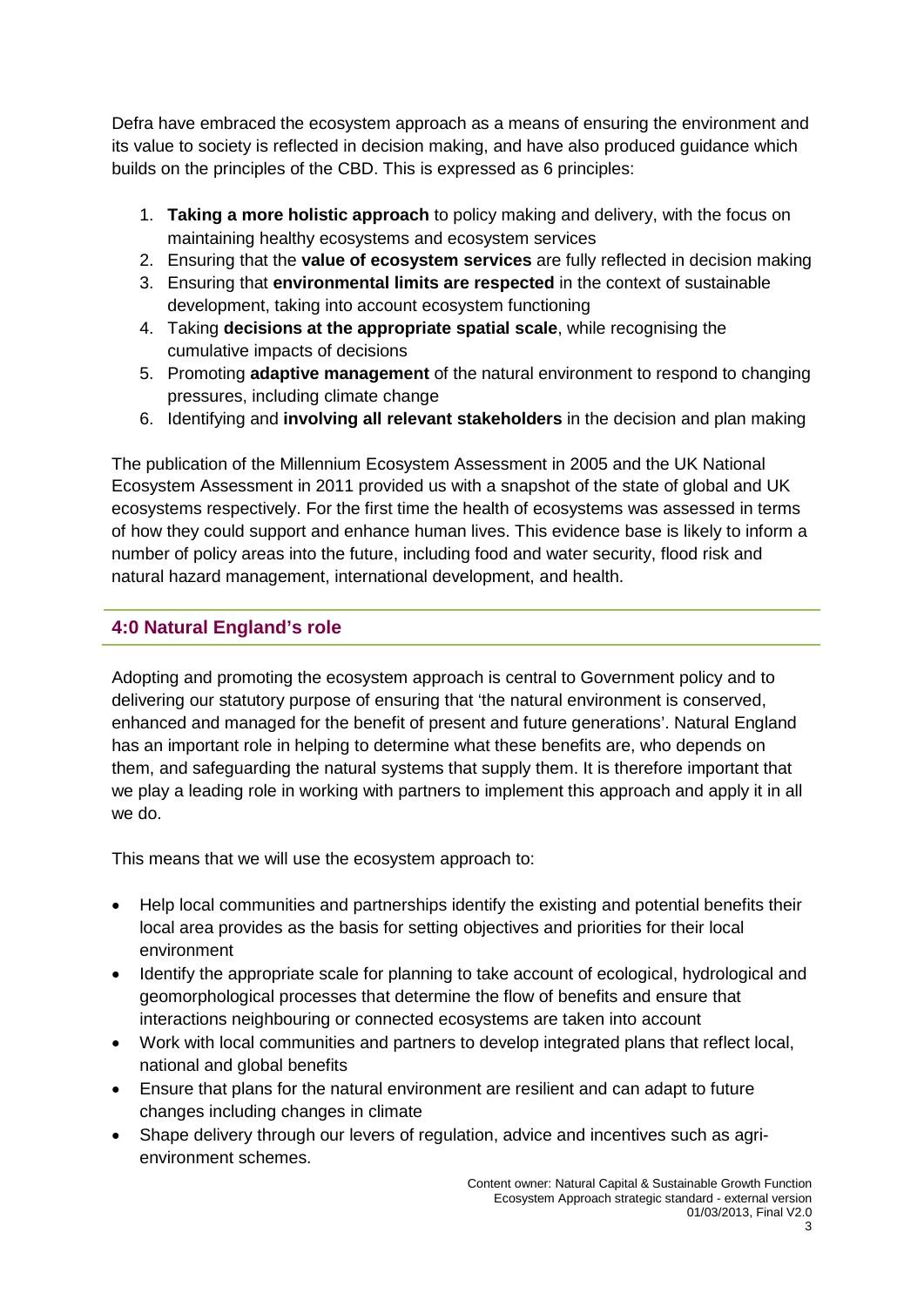# **5:0 The principles we apply to our work**

#### **EA1 Helping local communities and partnerships identify the benefits their local area provides as the basis for setting objectives and priorities for their local environment**

We will work in partnership with others in local communities, businesses and local and national government to support the adoption of the ecosystem approach. A key step in doing this is to help communities and partnerships identify benefits that the natural environment does and could deliver in their area. This information provides the basis for setting objectives and priorities. We will do this by sharing our practical experience, knowledge and information to inform choices made by local communities and others on the ground, and to help local authorities and others in developing their policies.

### **EA2 Helping deliver the optimum set of benefits**

A main objective of the ecosystem approach is to provide the best set of benefits from the environment at specific places, recognising that local preferences and decisions may have consequences for the flow of benefits elsewhere, or for future generations. For example, local choices affecting rainfall runoff and river flows may increase or decrease flood risk downstream. Similarly decisions which ignore long term consequences, such as loss of currently rare species which could play a major functional role in ecosystems under climate change, may rob future generations of benefits and choices. Based upon our evidence gathering and our own and other's practical experience, we will work with others to ensure that choices and decisions affecting ecosystem services take account of:

- the environmental processes that determine the flow of benefits
- local preferences and their consequences
- the need to plan and make choices at appropriate scales.

# **EA3 Information and advice we provide is tailored to those who use it at different scales and in different places**

We are committed to translating available evidence and practical experience into information and advice which can be easily understood and used by others. This is so that:

- local communities and people understand the benefits we derive from the natural environment and contribute through local decisions and action to their enhancement; and
- the land and water management communities more fully understand and carry out their role as ecosystem managers and providers of services by making decisions which enhance the provision of ecosystem services.

# **EA4 Gathering evidence required for practical implementation of an ecosystem approach**

For some ecosystem services such as food production and biodiversity conservation there is an extensive evidence base relating to their management but for others, such as flood regulation and natural pest regulation, the evidence is much less complete. We don't fully understand the way in which management for one service, such as water provision, might